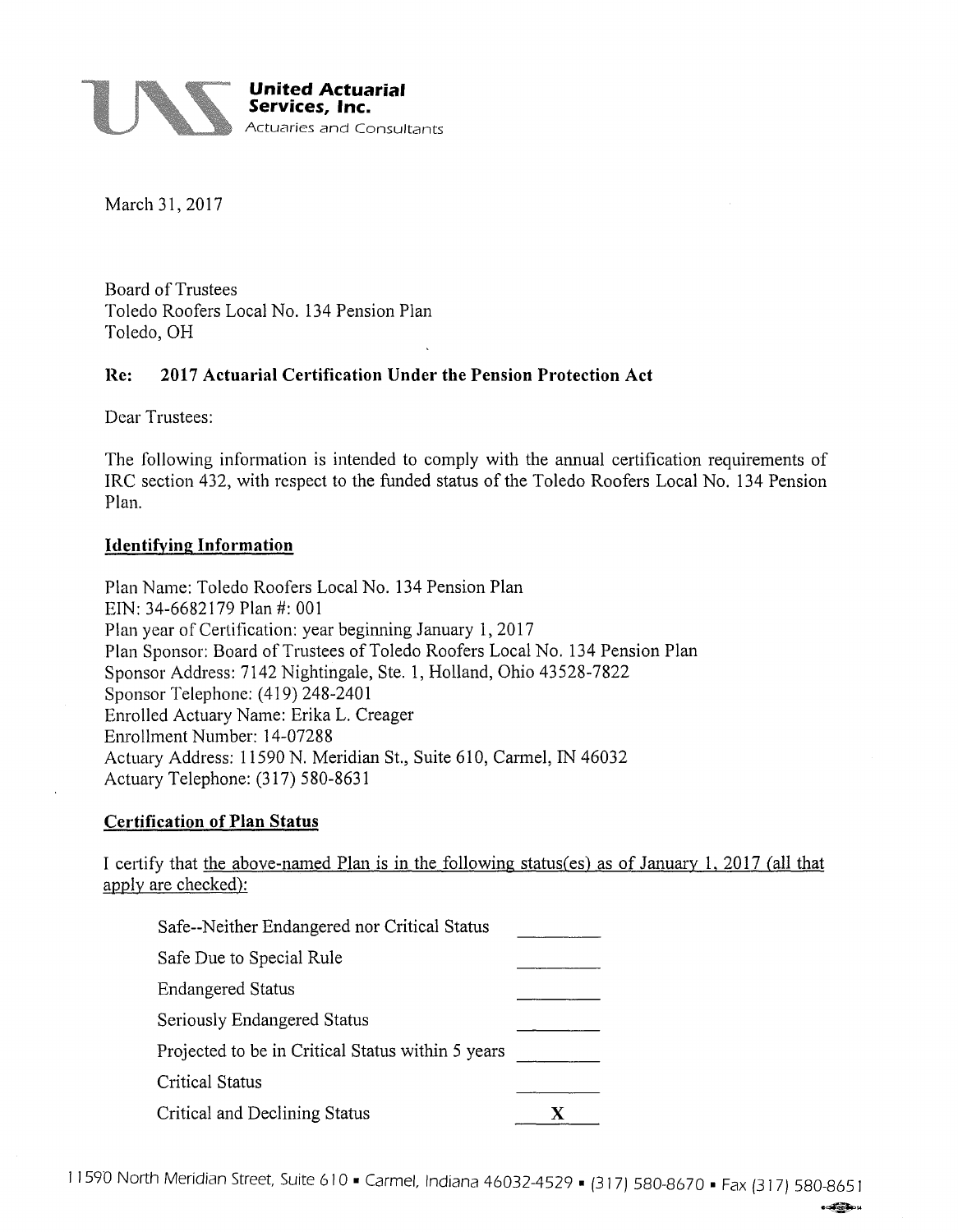# **United Actuarial Services, Inc.**

Actuaries and Consultants

**March 31, 2017** 

| This certification is based on the following results: |                                                                                                                |                   |
|-------------------------------------------------------|----------------------------------------------------------------------------------------------------------------|-------------------|
|                                                       | Projected funded ratio as of January 1, 2017:                                                                  | 59.2%             |
|                                                       | Previously emerged from critical status using IRC<br>Section $432(e)(4)(B)(ii)(I)$ special emergence<br>rule?: | No                |
|                                                       | First projected deficiency:                                                                                    | December 31, 2018 |
|                                                       | At least 8 years of benefit payments in plan<br>assets?:                                                       | Yes               |
|                                                       | Plan year of projected insolvency:                                                                             | 2030              |
|                                                       | Ratio of inactive to active participants:                                                                      | 1.71              |

### **Certification of Scheduled Progress**

**Board of Trustees 42-**

I certify that the above-named Plan **has** made scheduled progress as of January 1, 2017 as outlined in the 2009 rehabilitation plan (updated on June 8, 2015). The Plan is not projected to emerge from Critical status by the end of the rehabilitation plan period as specified in the rehabilitation plan. This rehabilitation plan, however, includes the use of the "exhaustion of all reasonable measures" clause of IRC  $432(e)(3)(A)(ii)$ . Therefore, we interpret scheduled progress for this Plan to mean continued use of all reasonable measures to forestall insolvency.